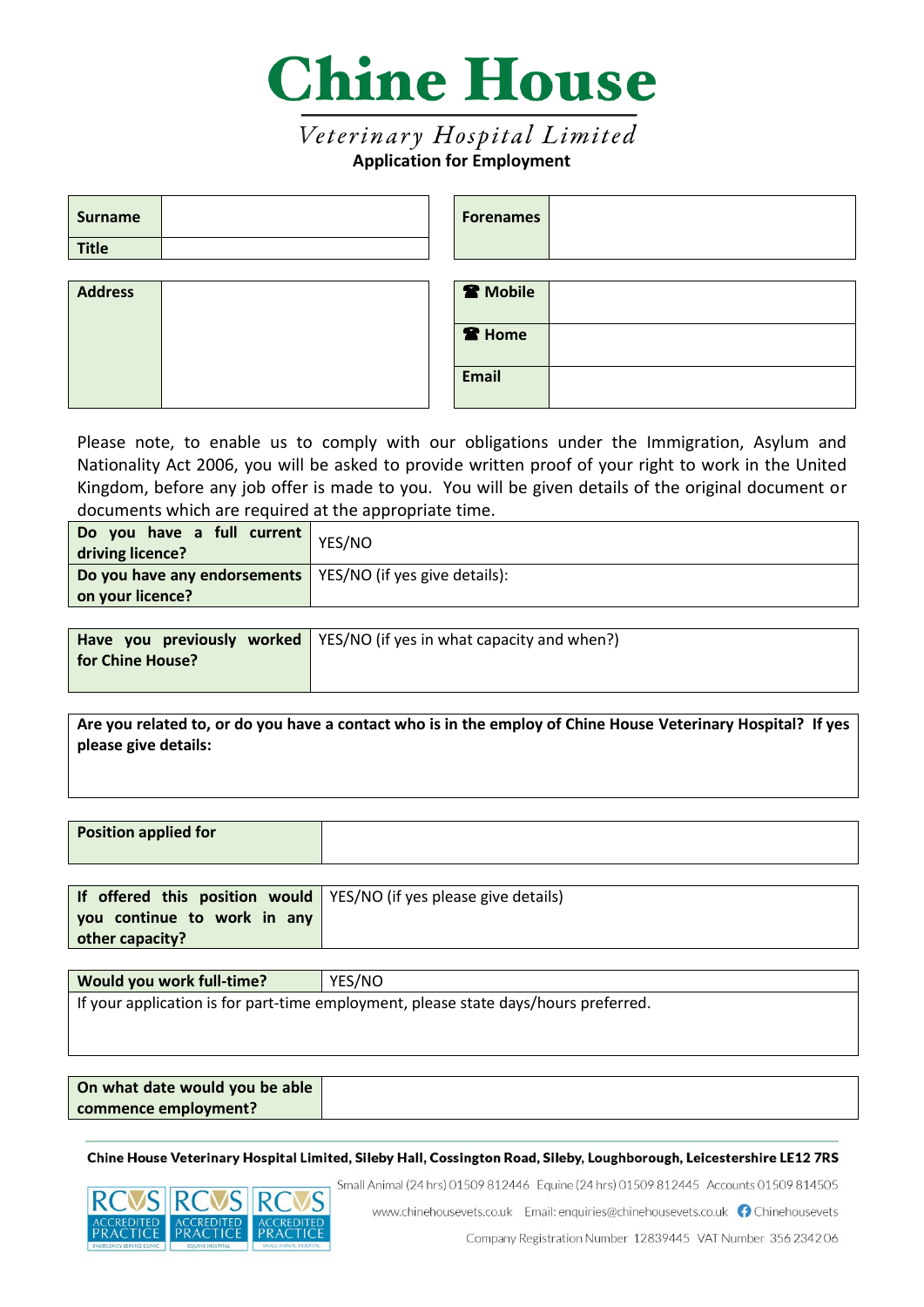## **Education**

| <u>Luututum</u>                                                  |             |       |  |
|------------------------------------------------------------------|-------------|-------|--|
| <b>Educational Qualifications</b>                                |             |       |  |
| Please list examinations taken, year of exam and grades achieved |             |       |  |
| <b>GCE O Level/GCSE or equivalent</b>                            | <b>Date</b> | Grade |  |
|                                                                  |             |       |  |
|                                                                  |             |       |  |
| <b>AS Level or Equivalent</b>                                    | <b>Date</b> | Grade |  |
| A Level or Equivalent                                            | <b>Date</b> | Grade |  |
| Degree or equivalent                                             | <b>Date</b> | Grade |  |

| Please give name, address of school/college/university where you attained your qualifications |                |  |  |
|-----------------------------------------------------------------------------------------------|----------------|--|--|
| <b>Name</b>                                                                                   | <b>Address</b> |  |  |
|                                                                                               |                |  |  |
|                                                                                               |                |  |  |
|                                                                                               |                |  |  |
|                                                                                               |                |  |  |
|                                                                                               |                |  |  |
|                                                                                               |                |  |  |
|                                                                                               |                |  |  |

Chine House Veterinary Hospital Limited, Sileby Hall, Cossington Road, Sileby, Loughborough, Leicestershire LE12 7RS



Small Animal (24 hrs) 01509 812446 Equine (24 hrs) 01509 812445 Accounts 01509 814505 www.chinehousevets.co.uk Email: enquiries@chinehousevets.co.uk nChinehousevets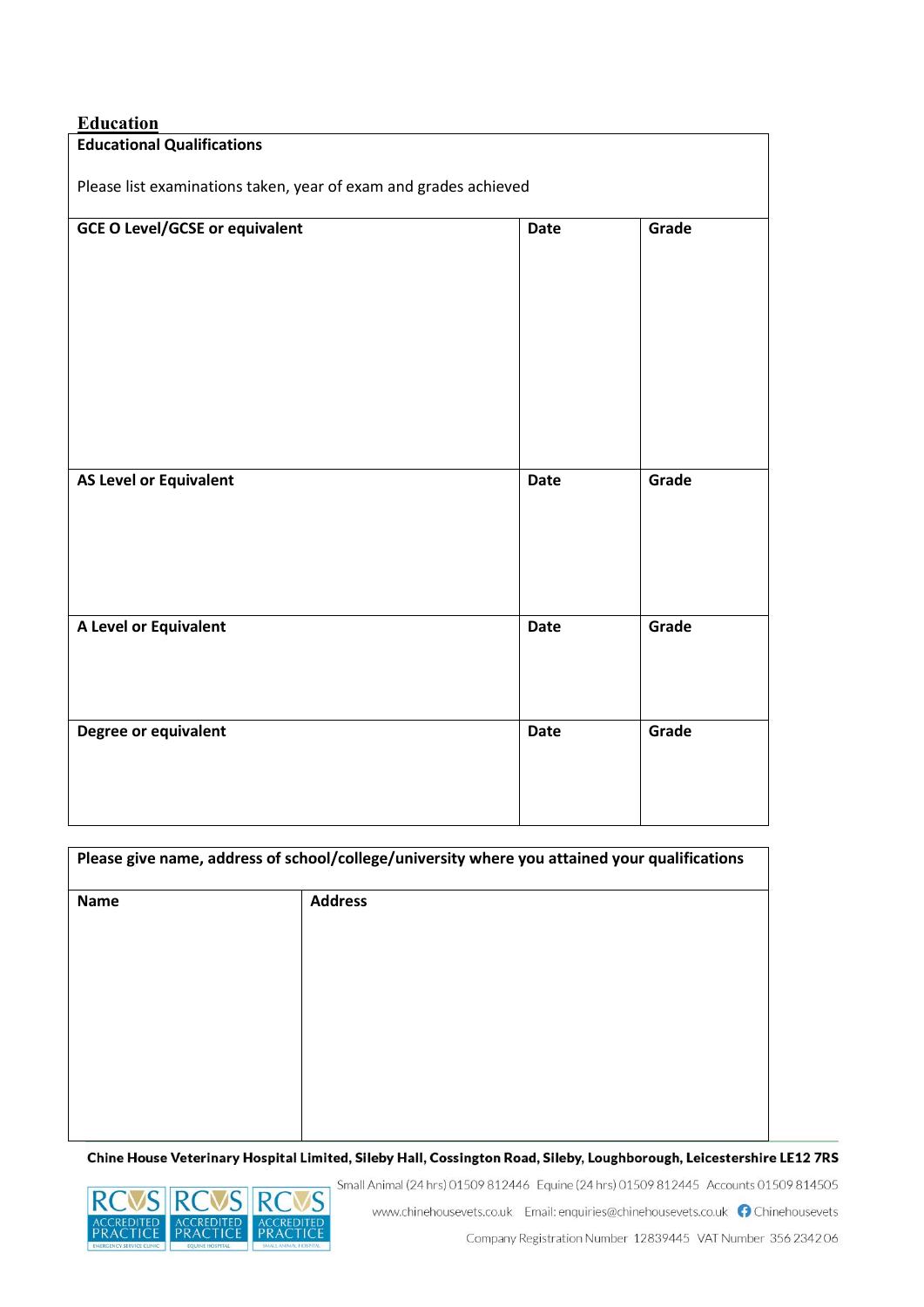**Please give details of any Professional qualifications and membership of Professional Organisations you belong to**

## **Employment History**

| <b>Present or</b>          | <b>Name</b>                                                                             | <b>Dates</b>        |  |
|----------------------------|-----------------------------------------------------------------------------------------|---------------------|--|
| <b>Last Employer</b>       |                                                                                         |                     |  |
|                            |                                                                                         | From:               |  |
|                            |                                                                                         |                     |  |
|                            |                                                                                         |                     |  |
|                            |                                                                                         | To:                 |  |
| <b>Address</b>             |                                                                                         |                     |  |
|                            |                                                                                         |                     |  |
|                            |                                                                                         |                     |  |
|                            |                                                                                         |                     |  |
|                            |                                                                                         |                     |  |
| <b>Starting Salary</b>     |                                                                                         | <b>Final Salary</b> |  |
|                            |                                                                                         |                     |  |
|                            | Please give details of any additional benefits such as bonus, car, fuel, healthcare etc |                     |  |
|                            |                                                                                         |                     |  |
|                            |                                                                                         |                     |  |
|                            |                                                                                         |                     |  |
|                            |                                                                                         |                     |  |
|                            |                                                                                         | <b>Position</b>     |  |
| <b>Type of Business</b>    |                                                                                         |                     |  |
|                            |                                                                                         | held                |  |
|                            | Please give a brief description of your work and duties undertaken                      |                     |  |
|                            |                                                                                         |                     |  |
|                            |                                                                                         |                     |  |
|                            |                                                                                         |                     |  |
|                            |                                                                                         |                     |  |
|                            |                                                                                         |                     |  |
|                            |                                                                                         |                     |  |
| <b>Reason for leaving:</b> |                                                                                         |                     |  |
|                            |                                                                                         |                     |  |
|                            |                                                                                         |                     |  |

Chine House Veterinary Hospital Limited, Sileby Hall, Cossington Road, Sileby, Loughborough, Leicestershire LE12 7RS



www.chinehousevets.co.uk Email: enquiries@chinehousevets.co.uk nChinehousevets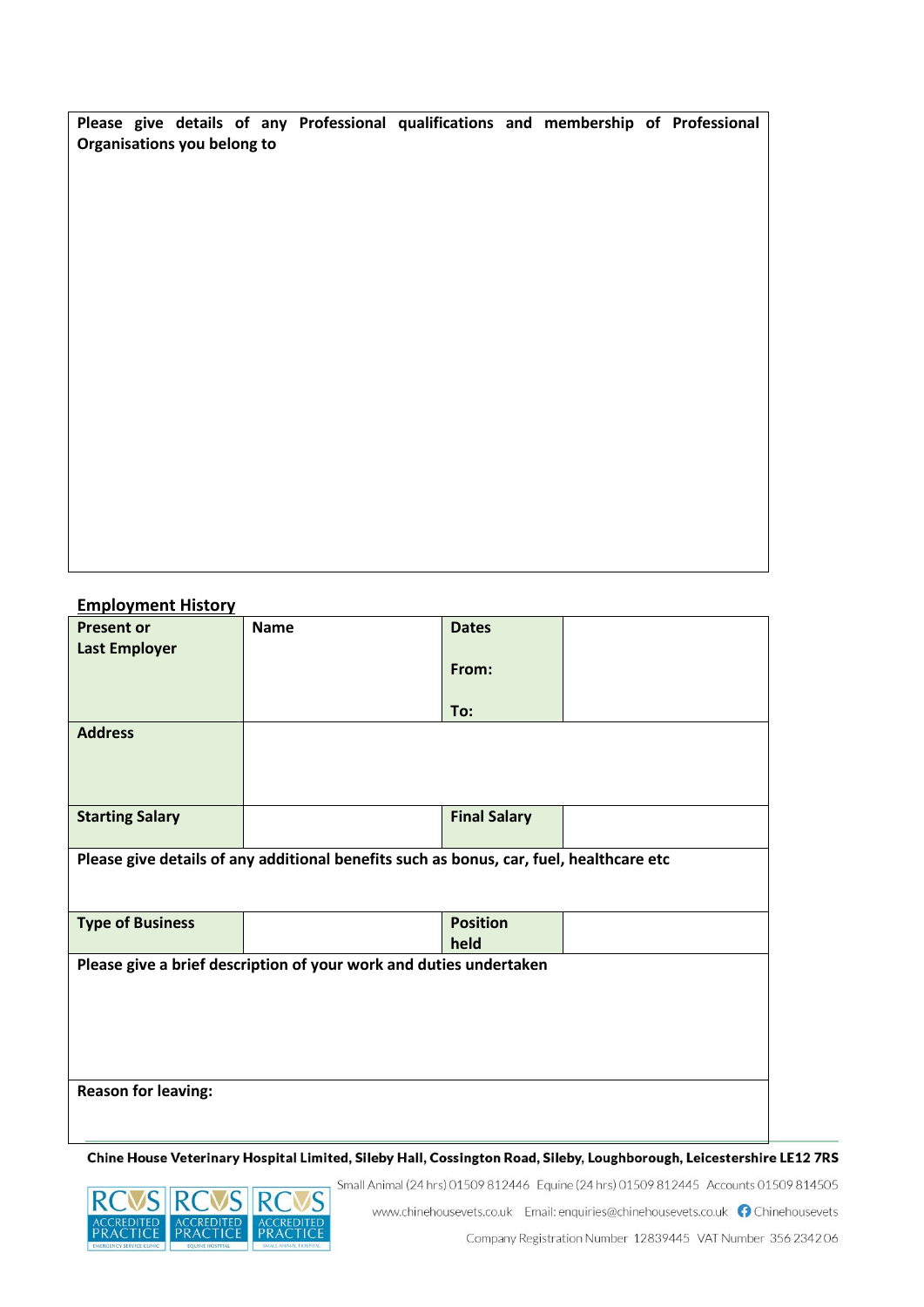| Please give details of your two previous employers, the most recent first |             |              |  |  |
|---------------------------------------------------------------------------|-------------|--------------|--|--|
| <b>Employer</b>                                                           | <b>Name</b> | <b>Dates</b> |  |  |
|                                                                           |             |              |  |  |
|                                                                           |             |              |  |  |
|                                                                           |             | From:        |  |  |
|                                                                           |             |              |  |  |
|                                                                           |             |              |  |  |
|                                                                           |             |              |  |  |
|                                                                           |             | To:          |  |  |

### **Please give details of your two previous employers, the most recent first**

**Address**

| <b>Starting Salary</b>     | <b>Final Salary</b>                                                |  |
|----------------------------|--------------------------------------------------------------------|--|
| <b>Type of Business</b>    | <b>Position</b>                                                    |  |
|                            | held                                                               |  |
|                            | Please give a brief description of your work and duties undertaken |  |
|                            |                                                                    |  |
|                            |                                                                    |  |
|                            |                                                                    |  |
|                            |                                                                    |  |
| <b>Reason for leaving:</b> |                                                                    |  |
|                            |                                                                    |  |
|                            |                                                                    |  |

| <b>Employer</b>                                                    | <b>Name</b> | <b>Dates</b>        |  |  |
|--------------------------------------------------------------------|-------------|---------------------|--|--|
|                                                                    |             | From:               |  |  |
|                                                                    |             | To:                 |  |  |
| <b>Address</b>                                                     |             |                     |  |  |
|                                                                    |             |                     |  |  |
|                                                                    |             |                     |  |  |
|                                                                    |             |                     |  |  |
| <b>Starting Salary</b>                                             |             | <b>Final Salary</b> |  |  |
| <b>Type of Business</b>                                            |             | <b>Position</b>     |  |  |
|                                                                    |             | held                |  |  |
| Please give a brief description of your work and duties undertaken |             |                     |  |  |
|                                                                    |             |                     |  |  |
|                                                                    |             |                     |  |  |
|                                                                    |             |                     |  |  |
|                                                                    |             |                     |  |  |
| <b>Reason for leaving:</b>                                         |             |                     |  |  |
|                                                                    |             |                     |  |  |

Chine House Veterinary Hospital Limited, Sileby Hall, Cossington Road, Sileby, Loughborough, Leicestershire LE12 7RS



Small Animal (24 hrs) 01509 812446 Equine (24 hrs) 01509 812445 Accounts 01509 814505

www.chinehousevets.co.uk Email: enquiries@chinehousevets.co.uk nChinehousevets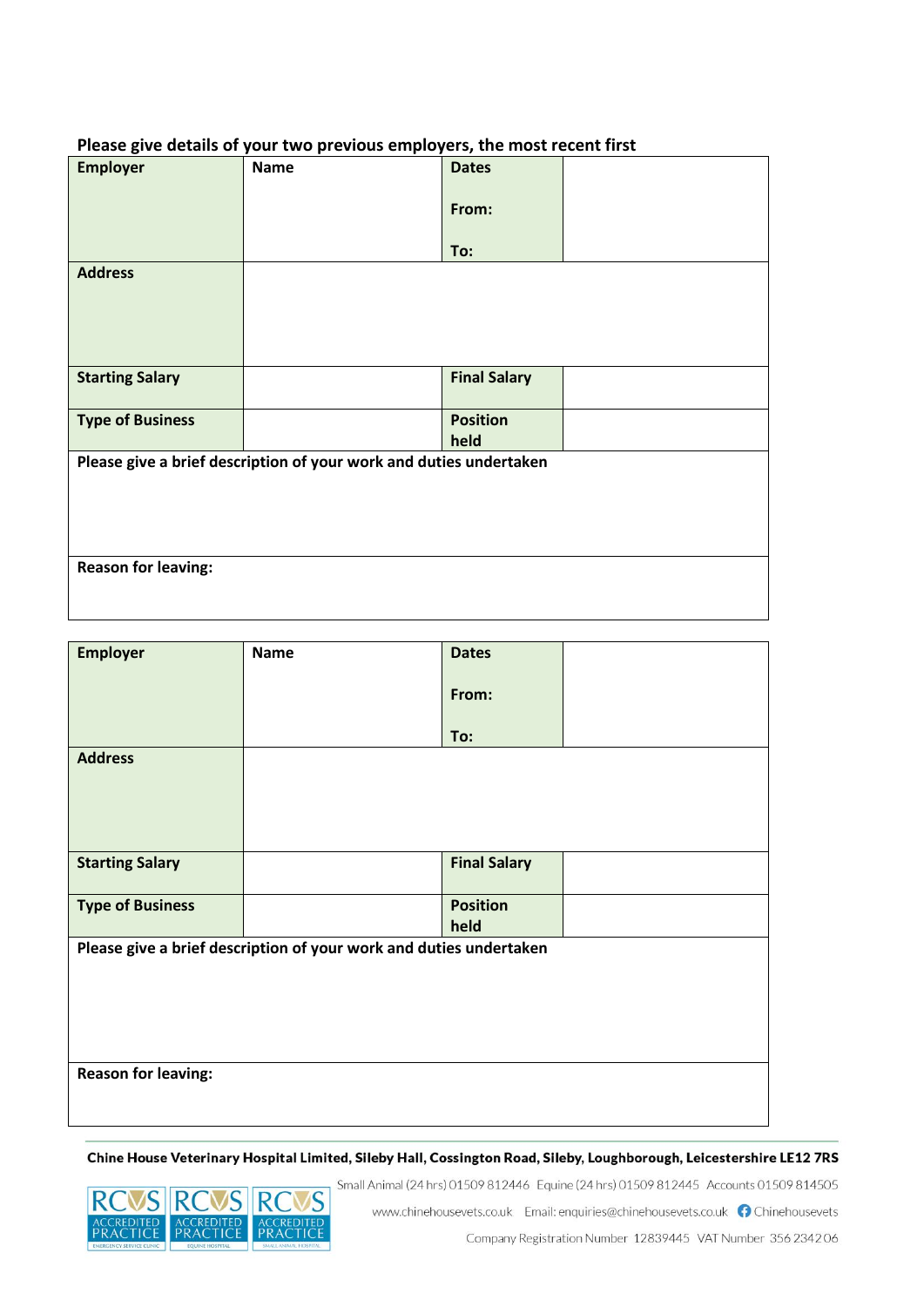#### **References**

**Please give details of two referees (one of whom should be your current/last employer and not a relative). We will assume entries here can be contacted by ourselves. Please let us know if you do not want us to contact your referee without speaking to you first. Name Name Occupation Decupation Occupation Address Address Tel No: Email: Tel No: Email:**

**Please outline any skills and competencies you have gained through paid employment and other work activities and interests which are relevant to your application**

**Please continue on another sheet if required**

**Please give any further information you feel is necessary to support your application including your reasons for applying to Chine House Veterinary Hospital.**

Chine House Veterinary Hospital Limited, Sileby Hall, Cossington Road, Sileby, Loughborough, Leicestershire LE12 7RS





www.chinehousevets.co.uk Email: enquiries@chinehousevets.co.uk nchinehousevets